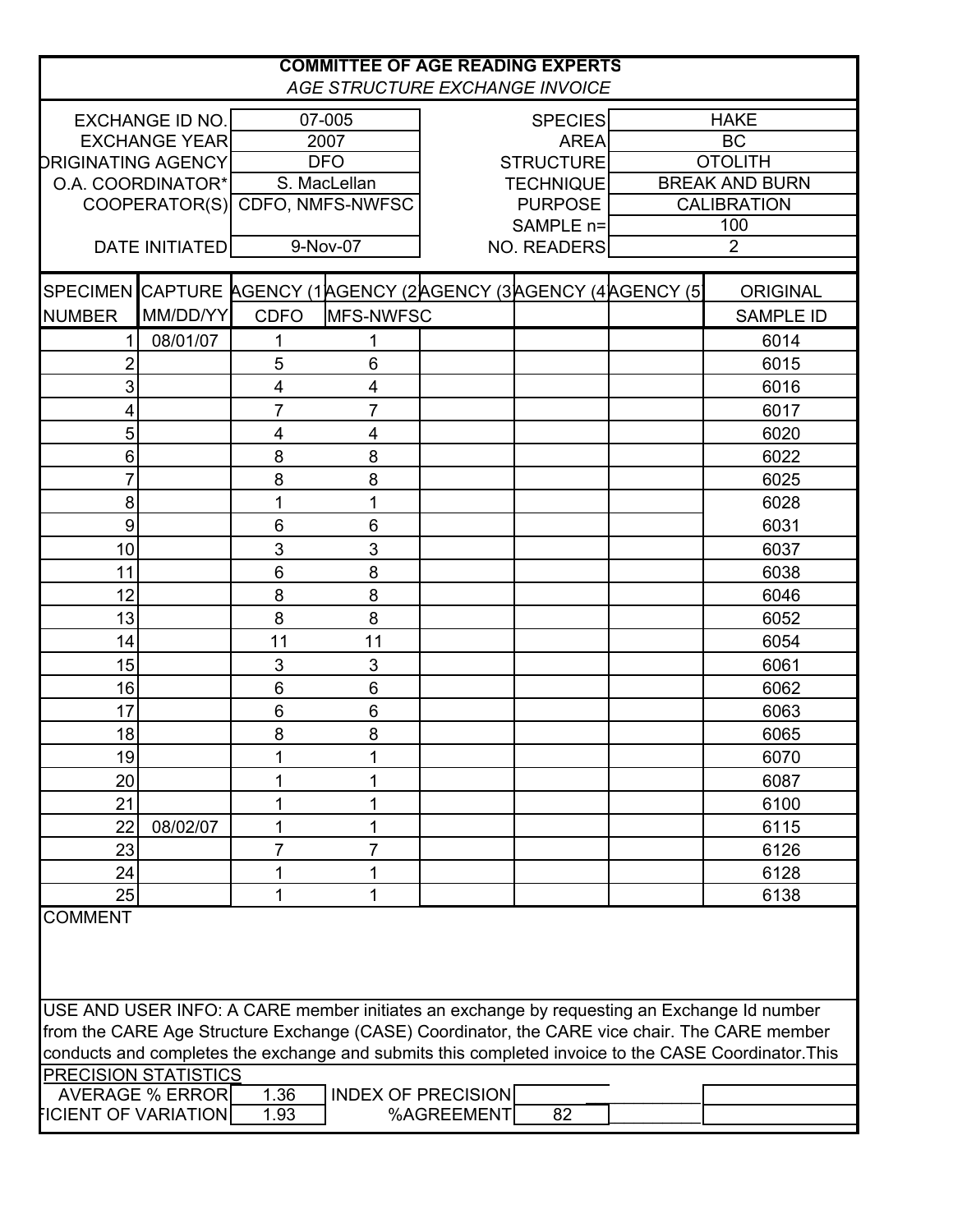| <b>COMMITTEE OF AGE READING EXPERTS</b><br>AGE STRUCTURE EXCHANGE INVOICE                                  |                       |                                |                                                                     |                           |                               |  |                          |  |  |
|------------------------------------------------------------------------------------------------------------|-----------------------|--------------------------------|---------------------------------------------------------------------|---------------------------|-------------------------------|--|--------------------------|--|--|
|                                                                                                            |                       |                                |                                                                     |                           |                               |  |                          |  |  |
| EXCHANGE ID NO.<br><b>EXCHANGE YEAR</b>                                                                    |                       | 07-005<br>2007                 |                                                                     |                           | <b>SPECIES</b><br><b>AREA</b> |  | <b>HAKE</b><br><b>BC</b> |  |  |
| <b>DRIGINATING AGENCY</b>                                                                                  |                       | <b>DFO</b>                     |                                                                     |                           | <b>STRUCTURE</b>              |  | <b>OTOLITH</b>           |  |  |
|                                                                                                            | O.A. COORDINATOR*     | S. MacLellan                   |                                                                     |                           | <b>TECHNIQUE</b>              |  | <b>BREAK AND BURN</b>    |  |  |
|                                                                                                            |                       | COOPERATOR(S) CDFO, NMFS-NWFSC |                                                                     |                           | <b>PURPOSE</b>                |  | <b>CALIBRATION</b>       |  |  |
|                                                                                                            |                       |                                |                                                                     |                           | SAMPLE n=                     |  | 100                      |  |  |
|                                                                                                            | <b>DATE INITIATED</b> |                                | 9-Nov-07                                                            |                           | <b>NO. READERS</b>            |  | $\overline{2}$           |  |  |
|                                                                                                            |                       |                                | SPECIMEN CAPTURE AGENCY (1 AGENCY (2) AGENCY (3 AGENCY (4 AGENCY (5 |                           |                               |  | <b>ORIGINAL</b>          |  |  |
| <b>NUMBER</b>                                                                                              | MM/DD/YY              | <b>CDFO</b>                    | <b>NMFS-NWFSC</b>                                                   |                           |                               |  | <b>SAMPLE ID</b>         |  |  |
| 26                                                                                                         | 08/02/07              | 8                              | 8                                                                   |                           |                               |  | 10060-6139               |  |  |
| 27                                                                                                         | 08/05/07              | 1                              | 1                                                                   |                           |                               |  | 6146                     |  |  |
| 28                                                                                                         |                       | 1                              | 1                                                                   |                           |                               |  | 6154                     |  |  |
| 29                                                                                                         |                       | 6                              | 6                                                                   |                           |                               |  | 6160                     |  |  |
| 30                                                                                                         |                       | 8                              | 8                                                                   |                           |                               |  | 6167                     |  |  |
| 31                                                                                                         |                       | 4                              | 4                                                                   |                           |                               |  | 6170                     |  |  |
| 32                                                                                                         |                       | 8                              | 8                                                                   |                           |                               |  | 6174                     |  |  |
| 33                                                                                                         |                       | 1                              | 1                                                                   |                           |                               |  | 6180                     |  |  |
| 34                                                                                                         |                       | 8                              | 8                                                                   |                           |                               |  | 6182                     |  |  |
| 35                                                                                                         |                       | 9                              | 9                                                                   |                           |                               |  | 6183                     |  |  |
| 36                                                                                                         |                       | 4                              | 4                                                                   |                           |                               |  | 6189                     |  |  |
| 37                                                                                                         |                       | 8                              | 8                                                                   |                           |                               |  | 6191                     |  |  |
| 38                                                                                                         |                       | 9                              | 9                                                                   |                           |                               |  | 6195                     |  |  |
| 39                                                                                                         |                       | 8                              | 8                                                                   |                           |                               |  | 6203                     |  |  |
| 40                                                                                                         |                       | 8                              | 8                                                                   |                           |                               |  | 6212                     |  |  |
| 41                                                                                                         |                       | 10                             | 12                                                                  |                           |                               |  | 6223                     |  |  |
| 42                                                                                                         |                       | 6                              | 7                                                                   |                           |                               |  | 6227                     |  |  |
| 43                                                                                                         |                       | 9                              | 9                                                                   |                           |                               |  | 6230                     |  |  |
| 44                                                                                                         |                       | 7                              |                                                                     |                           |                               |  | 6231                     |  |  |
|                                                                                                            |                       |                                | 8                                                                   |                           |                               |  |                          |  |  |
| 45                                                                                                         |                       | 10                             | 11                                                                  |                           |                               |  | 6233                     |  |  |
| 46                                                                                                         |                       | 8                              | 8                                                                   |                           |                               |  | 6237                     |  |  |
| 47                                                                                                         | 08/03/07              | 8                              | 8                                                                   |                           |                               |  | 6244                     |  |  |
| 48                                                                                                         |                       | 8                              | 8                                                                   |                           |                               |  | 6248                     |  |  |
| 49                                                                                                         |                       | 12                             | 11                                                                  |                           |                               |  | 6251                     |  |  |
| 50                                                                                                         |                       | 8                              | 8                                                                   |                           |                               |  | 6255                     |  |  |
| <b>COMMENT</b>                                                                                             |                       |                                |                                                                     |                           |                               |  |                          |  |  |
| USE AND USER INFO: A CARE member initiates an exchange by requesting an Exchange Id number from the        |                       |                                |                                                                     |                           |                               |  |                          |  |  |
| CARE Age Structure Exchange (CASE) Coordinator, the CARE vice chair. The CARE member conducts and          |                       |                                |                                                                     |                           |                               |  |                          |  |  |
| completes the exchange and submits this completed invoice to the CASE Coordinator. This CARE Age Structure |                       |                                |                                                                     |                           |                               |  |                          |  |  |
| <b>PRECISION STATISTICS</b>                                                                                |                       |                                |                                                                     |                           |                               |  |                          |  |  |
|                                                                                                            | AVERAGE % ERROR       |                                |                                                                     | <b>INDEX OF PRECISION</b> |                               |  |                          |  |  |
| <b>FICIENT OF VARIATION</b><br>%AGREEMENT                                                                  |                       |                                |                                                                     |                           |                               |  |                          |  |  |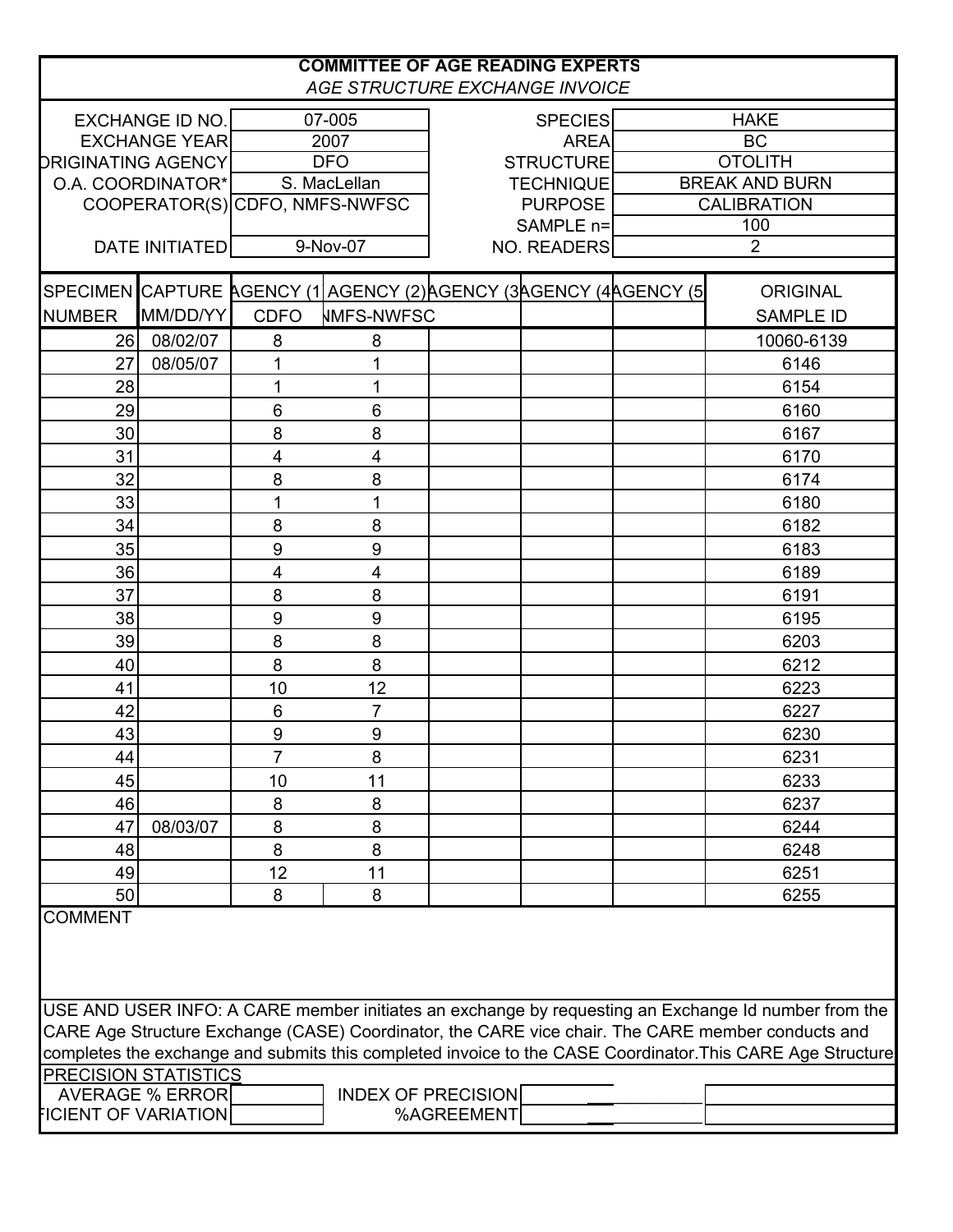| <b>COMMITTEE OF AGE READING EXPERTS</b><br>AGE STRUCTURE EXCHANGE INVOICE                                                       |                        |                |                                                                     |                           |                    |  |                       |  |
|---------------------------------------------------------------------------------------------------------------------------------|------------------------|----------------|---------------------------------------------------------------------|---------------------------|--------------------|--|-----------------------|--|
| EXCHANGE ID NO.<br>07-005<br><b>SPECIES</b>                                                                                     |                        |                |                                                                     |                           |                    |  | <b>HAKE</b>           |  |
| <b>EXCHANGE YEAR</b>                                                                                                            |                        | 2007           |                                                                     |                           | <b>AREA</b>        |  | <b>BC</b>             |  |
| <b>DRIGINATING AGENCY</b>                                                                                                       |                        | <b>DFO</b>     |                                                                     |                           | <b>STRUCTURE</b>   |  | <b>OTOLITH</b>        |  |
| O.A. COORDINATOR*                                                                                                               |                        |                | S. MacLellan                                                        |                           | <b>TECHNIQUE</b>   |  | <b>BREAK AND BURN</b> |  |
|                                                                                                                                 |                        |                | COOPERATOR(S) CDFO, NMFS-NWFSC                                      |                           | <b>PURPOSE</b>     |  | <b>CALIBRATION</b>    |  |
|                                                                                                                                 |                        |                |                                                                     | SAMPLE n=                 |                    |  | 100                   |  |
|                                                                                                                                 | <b>DATE INITIATED</b>  |                | 9-Nov-07                                                            |                           | <b>NO. READERS</b> |  | $\overline{2}$        |  |
|                                                                                                                                 |                        |                | SPECIMEN CAPTURE AGENCY (1 AGENCY (2) AGENCY (3 AGENCY (4 AGENCY (5 |                           |                    |  | <b>ORIGINAL</b>       |  |
| <b>NUMBER</b>                                                                                                                   | MM/DD/YY               | <b>CDFO</b>    | <b>IMFS-NWFSC</b>                                                   |                           |                    |  | <b>SAMPLE ID</b>      |  |
| 51                                                                                                                              | 08/03/07               | $\mathbf{1}$   | 1                                                                   |                           |                    |  | 10060-6283            |  |
| 52                                                                                                                              |                        | 1              | 1                                                                   |                           |                    |  | 6304                  |  |
| 53                                                                                                                              |                        | 8              | $\overline{7}$                                                      |                           |                    |  | 6314                  |  |
| 54                                                                                                                              |                        | 9              | 9                                                                   |                           |                    |  | 6316                  |  |
| 55                                                                                                                              | 08/04/07               | $\mathbf{1}$   | 1                                                                   |                           |                    |  | 6346                  |  |
| 56                                                                                                                              |                        | 1              | 1                                                                   |                           |                    |  | 6366                  |  |
| 57                                                                                                                              |                        | 4              | 4                                                                   |                           |                    |  | 6391                  |  |
| 58                                                                                                                              |                        | 8              | 8                                                                   |                           |                    |  | 6393                  |  |
| 59                                                                                                                              |                        | 8              | 8                                                                   |                           |                    |  | 6414                  |  |
| 60                                                                                                                              | 08/08/07               | 8              | 8                                                                   |                           |                    |  | 6423                  |  |
| 61                                                                                                                              |                        | 9              | 8                                                                   |                           |                    |  | 6427                  |  |
| 62                                                                                                                              |                        | 8              | 8                                                                   |                           |                    |  | 6428                  |  |
| 63                                                                                                                              |                        | 8              | 8                                                                   |                           |                    |  | 6436                  |  |
| 64                                                                                                                              |                        | 8              | 8                                                                   |                           |                    |  | 6442                  |  |
| 65                                                                                                                              |                        | 8              | $\overline{7}$                                                      |                           |                    |  | 6456                  |  |
| 66                                                                                                                              |                        | 8              | 8                                                                   |                           |                    |  | 6457                  |  |
| 67                                                                                                                              |                        | 8              | 8                                                                   |                           |                    |  | 6471                  |  |
| 68                                                                                                                              |                        | 10             | 8                                                                   |                           |                    |  | 6488                  |  |
| 69                                                                                                                              |                        | 9              | 8                                                                   |                           |                    |  | 6501                  |  |
| 70                                                                                                                              |                        | $\overline{7}$ | $\overline{7}$                                                      |                           |                    |  | 6513                  |  |
| 71                                                                                                                              |                        | $\overline{7}$ | 5                                                                   |                           |                    |  | 6514                  |  |
| 72                                                                                                                              |                        | 8              | 9                                                                   |                           |                    |  | 6522                  |  |
| 73                                                                                                                              |                        | 11             | 10                                                                  |                           |                    |  | 6528                  |  |
| 74                                                                                                                              |                        | 8              | 8                                                                   |                           |                    |  | 6532                  |  |
| 75                                                                                                                              |                        | 11             | 11                                                                  |                           |                    |  | 6537                  |  |
| <b>COMMENT</b>                                                                                                                  |                        |                |                                                                     |                           |                    |  |                       |  |
| USE AND USER INFO: A CARE member initiates an exchange by requesting an Exchange Id number from the                             |                        |                |                                                                     |                           |                    |  |                       |  |
| CARE Age Structure Exchange (CASE) Coordinator, the CARE vice chair. The CARE member conducts and                               |                        |                |                                                                     |                           |                    |  |                       |  |
| completes the exchange and submits this completed invoice to the CASE Coordinator. This CARE Age<br><b>PRECISION STATISTICS</b> |                        |                |                                                                     |                           |                    |  |                       |  |
|                                                                                                                                 | <b>AVERAGE % ERROR</b> |                |                                                                     | <b>INDEX OF PRECISION</b> |                    |  |                       |  |
| <b>FICIENT OF VARIATION</b>                                                                                                     |                        |                |                                                                     | %AGREEMENT                |                    |  |                       |  |
|                                                                                                                                 |                        |                |                                                                     |                           |                    |  |                       |  |